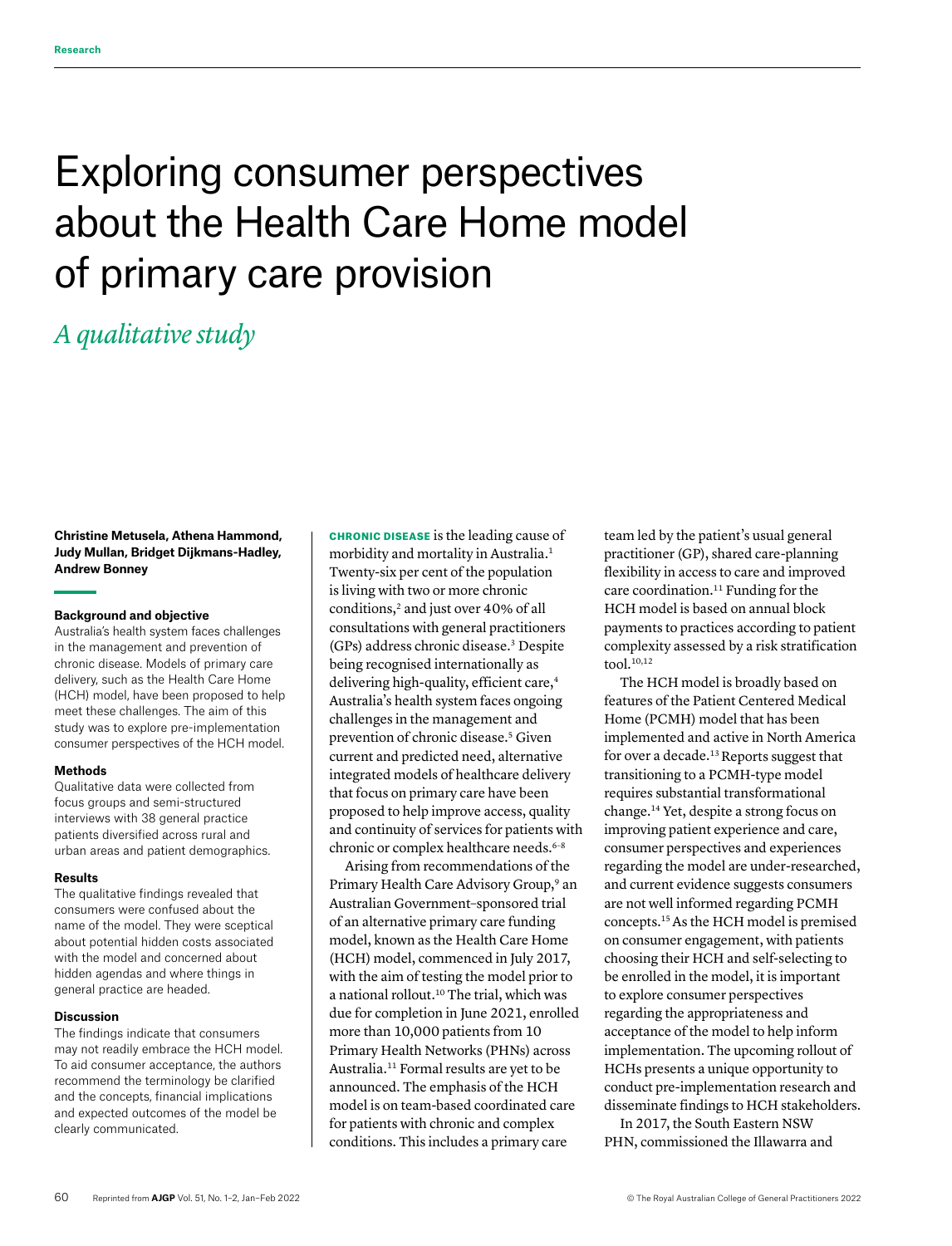Southern Practice Research Network (ISPRN) at the University of Wollongong to undertake consultation with key stakeholders concerning motivation and capacity for implementation of the HCH model within the PHN's footprint. PHNs are independent organisations contracted to the Australian Government to increase effectiveness and efficiency of primary healthcare, particularly for patients at risk of poor health outcomes.16 General practices within the South Eastern NSW PHN footprint are not involved in the current HCH trial. The aim of this study therefore was to explore the pre-implementation knowledge of consumers (who were patients of these general practices not involved in the HCH model), their perspectives on the acceptability and perceived efficacy of the HCH model, and their willingness to engage with it in the future.

### **Methods**

This qualitative research was underpinned by the theoretical approach of pragmatism, which emphasises a practical approach and is used in social and health research, particularly when seeking workable solutions to practice-based problems. As opposed to explanatory approaches to research, pragmatic research seeks to guide action in real-world settings.17 This approach emphasises participants or stakeholders communicating their own perspectives and priorities,<sup>18</sup> and therefore provided an ideal platform from which to explore consumer perspectives about the HCH model.

#### **Recruitment**

Consumer patient participants were recruited from five purposively selected general practices (all non-HCH trial practices) to reflect the diversity of the geographic area of the South Eastern NSW PHN using the Australian Standard Geographical Classification – Remoteness Area (ASGC-RA).19 Recruitment targets were met with five focus groups (one from each of the five recruited practices) and 38 participants. Patients were invited to participate in the study by reception staff at the consenting general practices. The eligibility criteria required participants to be over 18 years of age, to be receiving ongoing GP management for a chronic disease (one or more of diabetes, cardiovascular disease, arthritis or depression) and to be conversant in English. Participants who volunteered to take part in the study returned signed consent forms, in prepaid return envelopes, directly to the research team.

#### **Data collection**

Data were collected from focus groups and semi-structured interviews held with the participants between July and September 2017. Focus groups maximise interaction between participants and give priority to the participants' own language, concepts and understandings of the world. They also articulate the importance of exploring difference to avoid the artificial production of group consensus.20 Two participants who were not able to attend a focus group were offered individual semi-structured interviews using the same focus group discussion (FGD) guide, and their data were analysed along with the data from the focus group participants.

A presentation based on material from the PHN was provided to give background information regarding the HCH model. A discussion guide (Table 1) was used to elicit and facilitate responses and interaction between participants and the researcher. An opening discussion was held before the presentation to elicit prior understanding of HCHs (Table 1, Discussion section 1). It was noted that only one participant had prior knowledge. The presentation included a definition and description of HCHs, the intended benefits and an illustration of what organisation of care would look like (Table 1, Presentation and discussion section 2). Focus groups and interviews were digitally recorded and transcribed verbatim. Transcripts were integrity checked, and identifiers were removed. Participants were allocated pseudonyms, differentiating whether they were male or female and from a focus group ('FG') or an individual interview ('Interview').

# **Analysis**

A constant comparison approach<sup>21</sup> was used to analyse the data, which enabled the generation of a set of themes and subthemes. In this approach, transcripts of the FGDs are analysed by comparison and contrast of comments, phrases and concepts within each FGD to create codes, and then across FGDs to refine the codes and create categories of coded responses.22 Three members of the research team individually coded a subset of transcripts to identify coding categories within the data. The coding process involved discussion, decision making and refinement with the research team to agree on codes and overarching themes. The dataset was coded using NVivo (version 12), a software program that helps organise coded data.

The researchers engaged reflexively throughout the research process and were aware that their professional experience as researchers and personal subjectivities shaped their interpretation of the data.<sup>23</sup>

The study was approved by the University of Wollongong and Illawarra Shoalhaven Local Health District Health and Medical Human Research Ethics Committee (number 2017/057).

#### **Results**

There were 38 participants: five focus groups (36 participants) and two individual interviews (one face-to-face and one telephone interview). The participant sample in Table 2 shows variation by sex, remoteness and socioeconomic status. There were nine males and 15 females from urban practices (RA1 major cities) and seven males and seven females from rural practices (RA2 inner regional areas). All participants were over 18 years of age, with the majority being aged 45 years or older.

Three overarching themes emerged from the data that reflect consumer perspectives about the HCH model: 'trying to interpret HCHs', 'uncovering the real agenda' and 'worrying about where things in general practice are headed'. Findings for each of these themes are presented below. The themes and subthemes are also listed in Table 3.

### **Trying to interpret HCHs**

This first theme highlights the difficulty participants had in conceptually grasping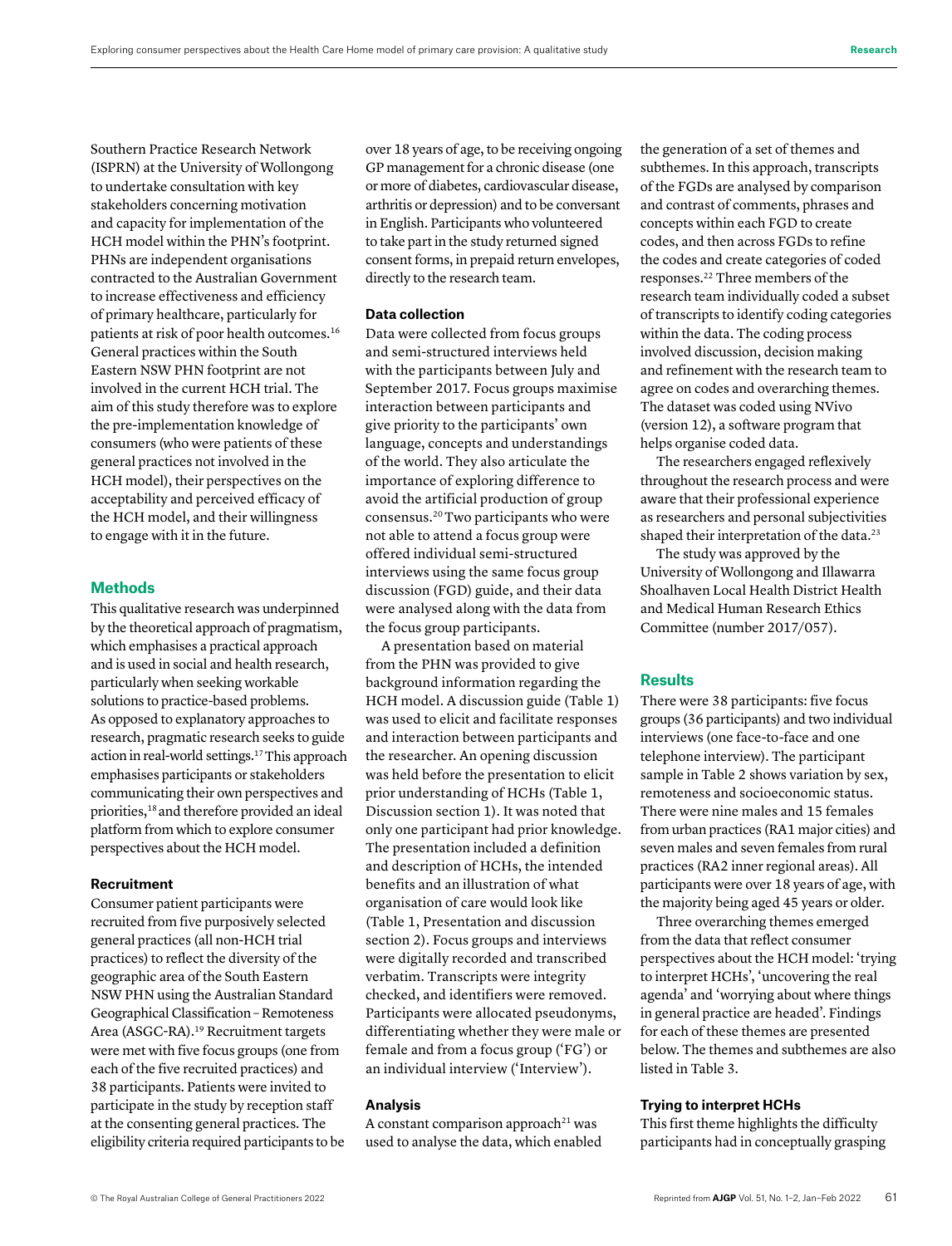the tangible difference between the HCH model and their usual care.

Many consumers found the name of the model confusing. The use of the term 'home' in 'Health Care Home' (and also in Patient-Centred Medical Home) consistently created the expectation that the model was some type of care received in the home:

*As soon as you mention 'home', automatically everyone thinks, 'Oh okay, they come to your home, someone's going to come there and look after you'.* [FG03 female]

The model was perceived to be 'different' from initial assumptions when it became clear that the model was 'nothing about home health in a sense*'* [Interview 1 male].

Overall, there was scepticism about the motivation for, and the effectiveness of, the initiative. For many consumers, it was difficult to interpret the ways in which HCHs would actually benefit patients: 'It seems it's put forward, not at all to help patients, not even in the slightest' [FG05 male].

It was suggested that the model might be 'the best thing for them [GPs] and their practice, not for me' [FG03 female].

Some consumers perceived little difference between their usual care and the HCH model and were 'not sure whether anything will change' [Interview 1 male]. Participants suggested that the existing GP Management Plan and Team Care Arrangements were 'just exactly like the homecare [HCH] … so what's the difference?' [FG01 male]. Others voiced concerns that the model might be inferior to the care they were currently receiving: 'I think it sounds a bit like a dilution of what I'm already getting*'* [FG04 male].

Most consumers agreed there was a need for a coordinated approach to care and were supportive of this element of the HCH model that appeared to support networking and new ideas:

*I'm excited about the changes that might come as far as having better networking and better access to new ideas.* [FG05 male]

 Several consumers perceived benefits of having team-based care and shared health information as 'thorough and better coverage of all aspects of health, which we should really be getting anyway*'* [FG03 female].

### **Uncovering the real agenda**

The second theme highlights the concerns the participants had about government control and financial cost-saving motivations.

Participants described a lack of faith in government agendas when it came

| <b>Discussion section 1</b>                                                                                                                                                                                                                                                                                                        | <b>Presentation followed by discussion section 2</b>                                                                                                                                                                                                                                                                                                                                                                                                                                                                                                                                                                          | <b>Discussion section 3</b>                                                                                                                                                                                                                                                                                                                                                          |  |
|------------------------------------------------------------------------------------------------------------------------------------------------------------------------------------------------------------------------------------------------------------------------------------------------------------------------------------|-------------------------------------------------------------------------------------------------------------------------------------------------------------------------------------------------------------------------------------------------------------------------------------------------------------------------------------------------------------------------------------------------------------------------------------------------------------------------------------------------------------------------------------------------------------------------------------------------------------------------------|--------------------------------------------------------------------------------------------------------------------------------------------------------------------------------------------------------------------------------------------------------------------------------------------------------------------------------------------------------------------------------------|--|
| • When we say Health Care<br>Home (HCH), what do you think<br>that might be?<br>• Have you ever heard anything<br>about the HCH model? If yes,                                                                                                                                                                                     | Definition and description of the HCH model<br>• How do you think that sounds?<br>Does it seem like something you would be<br>interested in?                                                                                                                                                                                                                                                                                                                                                                                                                                                                                  | • Given what we have been discussing,<br>do you think the idea of HCHs is a<br>qood one?<br>Does an HCH model sound very<br>different to the healthcare you currently                                                                                                                                                                                                                |  |
| how did you come across that<br>information?<br>The Australian HCH model is<br>based on an existing model<br>called Patient Centred Medical<br>Home - is that a term that<br>anyone has heard?<br>• Any ideas about what that<br>might be about?<br>• What do you think of when you<br>imagine care that is 'patient-<br>centred"? | Does it seem like something we need?<br>Description of organisation of care<br>• How does this look to you?<br>Does it seem like a good way to organise things?<br>Intended benefits of the model<br>• Do these feel like important issues to you?<br>• What would better access look like to you?<br>• How would you feel about internet or telehealth<br>services?<br>• What would improved self-management mean<br>to you?<br>• Would you have concerns about the current funding<br>model being changed?<br>What would you be looking for in an HCH?<br>• If you had to choose an HCH, what would be<br>important to you? | receive?<br>If your general practice chose to<br>adopt the HCH model, what do you<br>think would change for you? For other<br>patients?<br>• What would you want to know before<br>you were willing to enrol in the HCH?<br>What would be the best way for you to<br>receive that information?<br>• Would you choose to become part of the<br>HCH model if it were available to you? |  |
|                                                                                                                                                                                                                                                                                                                                    | • What kinds of innovations do you think could be used<br>to create more effective HCHs?                                                                                                                                                                                                                                                                                                                                                                                                                                                                                                                                      |                                                                                                                                                                                                                                                                                                                                                                                      |  |

# **Table 1. Focus group and interview discussion guide**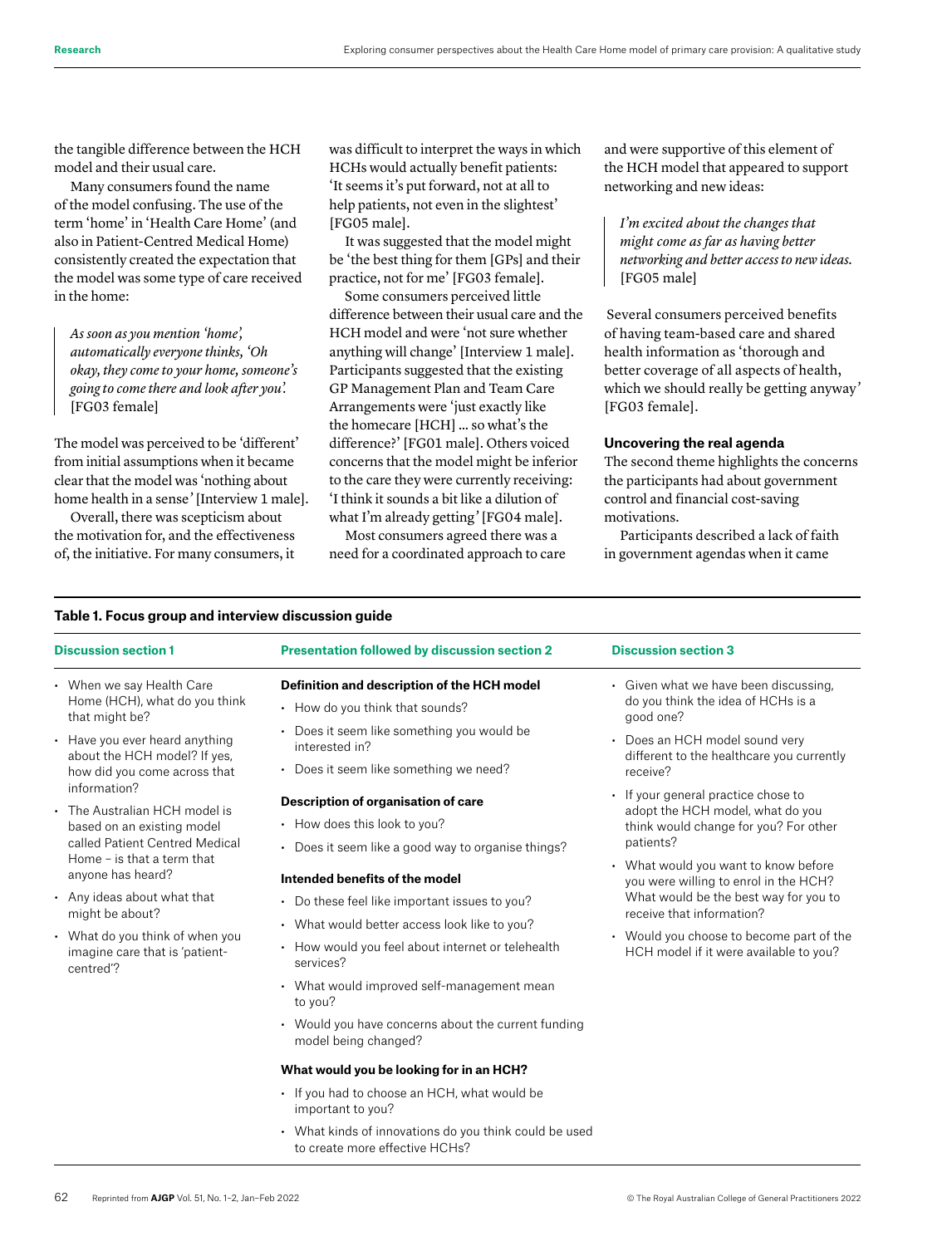to their healthcare: 'you hear the word government these days, you automatically think cutback' [FG04 female]. Some perceived the HCH model was about making or saving money; that it was of benefit to the health system but not to patients: 'that's why we've got no faith in the government or the health system, is that the models are being set up to get the results that they want' [FG02 male]. There were concerns about the ability of the HCH model to be sustained financially and logistically, particularly in rural areas or small general practices:

*Where are they going to get all this money from? The government complains now that there's no money, where are they going to get the money from for each patient?* [FG03 female]

*How do you even implement something like this in a one-doctor town?* [FG02 female]

Participants also questioned how the HCH model would work. Questions were raised regarding the cost and financial

structure of the model, with some participants prepared to get involved as long as there were no cuts to current services: 'I think as long as there's no cut to service and as you know, we've got brilliant service now, then I don't mind trying' [FG02 male]. There was scepticism about the allocation of funds and the tier-based needs categorisation system. In particular, it was believed that the categorisation system lacked the flexibility to address individuals' changing health circumstances:

*If it was to go ahead, if we were allocated for example \$10,000 per year, if we only used \$4,000 of that would the \$6,000 roll back – would a bank occur for you personally?* [FG04 male]

*It scares me big time in the fact that we're gonna be categorised and we probably won't have much choice in what category we're put in.* [FG05 male]

Consumers were concerned that the initiative might prove to be more costly

|  |  |  |  |  |  | Table 2. Participant sample |  |
|--|--|--|--|--|--|-----------------------------|--|
|--|--|--|--|--|--|-----------------------------|--|

| Focus group/<br><b>interview</b> |    | <b>Number and sex</b><br>of participants | <b>ASGC-RA remoteness</b><br>of practice location | <b>SEIFA decile of</b><br>practice location |
|----------------------------------|----|------------------------------------------|---------------------------------------------------|---------------------------------------------|
| Focus group 1                    | 5  | 5 males                                  | RA1 major city                                    | 8                                           |
| Focus group 2                    | 9  | 6 females<br>3 males                     | RA2 inner regional                                | 4                                           |
| Focus group 3                    | 7  | 6 females<br>1 male                      | RA1 major city                                    | 3                                           |
| Focus group 4                    | 5  | 1 female<br>4 males                      | RA2 inner regional                                | 2                                           |
| Focus group 5                    | 10 | 7 females<br>3 males                     | RA1 major city                                    | 6                                           |
| Interview 1                      |    | 1 male                                   | RA1 major city                                    | 8                                           |
| Interview 2                      | 1  | 1 female                                 | RA1 major city                                    | 3                                           |
| Totals                           | 38 | 22 females<br>16 males                   |                                                   |                                             |

*Note: The SEIFA30 decile is based on the Index of Relative Socio-economic Disadvantage and describes the decile ranking of the participating practices, with a decile of 8 and 6 indicating practices of least disadvantage and 2, 3 and 4 of most disadvantage.*

*ASGC-RA, Australian Standard Geographical Classification – Remoteness Area; SEIFA, socio-economic indexes for areas* 

than the current healthcare system. Several participants raised concerns about affordability, particularly for patients who are socially and economically disadvantaged and their ability to access healthcare:

*I just feel so sorry for people who are pensioners … it's the haves and the have nots when it comes to money.* [FG01 female]

*Your quality of your healthcare shouldn't be dependent on your ability to pay, particularly in your twilight years.* [FG01 male]

Some participants also saw the potential for rorting of the system by selectively giving business to favoured colleagues:

*There's no policing, no one to keep an eye on whether doctors are being honest and whether they do need to see their patients or whether they're just bringing them into make a quick buck.* [FG05 male]

*And would it end up jobs for the boys like, 'He's my favourite specialist, that's where you'll go'.* [FG03 female]

#### **Worrying about where things in general practice are headed**

The third theme illustrates how consumers were satisfied with their usual care and worried about the potential degradation of that care with the introduction of the HCH model.

Most participants were happy with the quality of care they currently received, perceiving it as 'caring and supportive' [FG03 female], 'very high quality' where they were 'listened to' and were involved in 'shared decision making*'* [FG04 female]. Some raised concerns that change to the system with the HCH model might pose a threat to their quality of care and decrease their access to eligible service and benefits:

*The other thing I'd ask with this model is the allied health professionals, does that mean we'll be able to see more of them or are we going to see less of them?* [FG04 female]

Participants were concerned about whether they would be able to maintain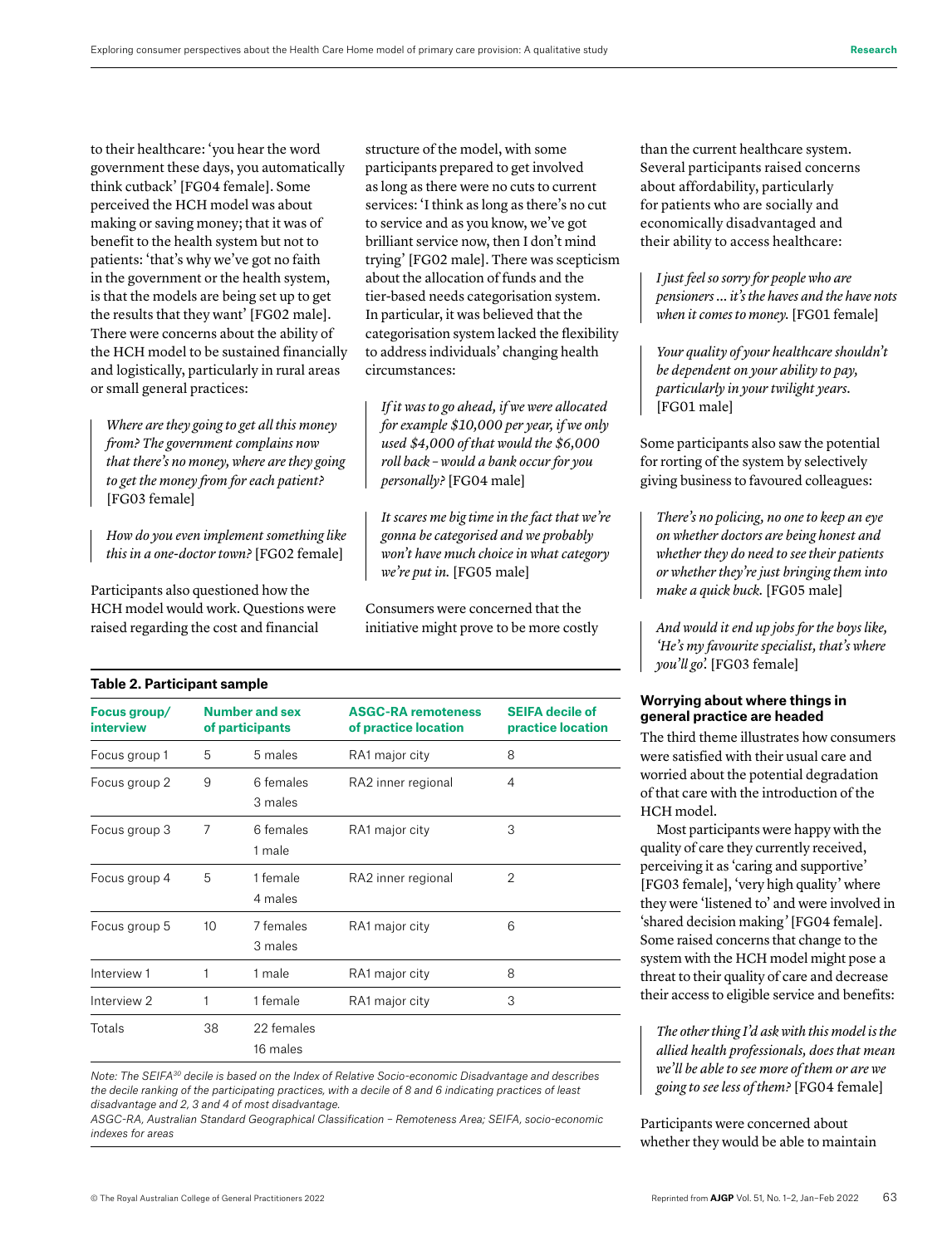their choice of preferred GP and were sceptical about how the model could enable improved access to appointments. Many did not want anything to change regarding their current care: 'I'm entirely satisfied with what I'm getting. I don't need any improvements' [FG04 male]. Some were openly opposed to the rollout of the HCH initiative:

*I don't like it, don't roll it out. I've seen other government models where they allocate money to different people for different things and it just doesn't get used correctly it's wasted, it's government bureaucracy, I've seen it not work in other areas.* [FG04 female]

Others perceived that GPs were already overburdened and that the HCH model would pose an additional burden for them:

*That's not fair to the GPs. They've got enough to do. Their paperwork is extreme … How can the doctors fit it in? They are overstretched now.* [FG02 female]

Some participants wanted further information and evidence that the HCH model worked before they would be prepared to make a commitment to it, while others noted that they would trust in their GP's opinion about whether they should enrol in the model or not:

*Can you get out of it if you're not happy? How much is it going to cost me? Is there a cooling-off period?* [FG03 female]

*I'd go there and I'd be trusting what Dr [name] thought about the set up and if she thought it was worth giving a go. I'd trust her integrity.* [FG02 male]

# **Discussion**

This research explored pre-implementation perspectives of consumers, who were patients of general practices not involved in HCH trials, about the acceptability and efficacy of the HCH model. Overall, consumers ranged from being ambivalent to openly opposed to the model. A high level of scepticism was reported about the motivation behind and the true intention of the HCH model. Even when encouraged to consider the success of the PCMH-type models in other locations, consumers remained dubious about the effects of HCH on choice, control and quality of their care.

This study contributes to the peer-reviewed literature concerning patient perspectives of the HCH model and is one of few studies examining pre-implementation consumer perspectives. There is evidence from systematic reviews that PCMH-type change in primary care can lead to

small-to-modest improvements in patientreported experiences including overall patient satisfaction,<sup>24</sup> patient-reported care coordination,<sup>24,25</sup> access<sup>25</sup> and measures of patient engagement.<sup>25</sup> However, the reality may be more nuanced than the aggregated data suggest. A mixed methods study from North America drew the conclusion that there was little or no correlation between the degree of self-assessed PCMH adoption within practices and patient experiences.15 Rather, Aysola et al noted that patients' experiences of care were dictated by 'overwhelmingly positive relationships with their providers'.15 Their findings are consistent with those of the present study regarding the primacy of the physician–patient relationship in patient experience and are important in patientcentred practice redesign.

The findings that the HCH model was poorly understood by consumers reflects previous research on PCMH-type models<sup>15</sup> and should not be surprising given the novelty of the term and concept in Australia. The participants reported significant confusion with the terminology, stating it gave the impression of home-based care, rather than a home base for care within the general practice setting. However, more fundamentally than terminology, the participants struggled with differentiating the underlying concepts from the care they were already receiving. In addition, participants were concerned that the proposed HCH changes threatened the continuity of their current provider relationships, particularly with interpersonal continuity of care being highly important to people living with chronic conditions.<sup>26,27</sup> Participants viewed decisions about enrolling in the model through the dual lenses of the need for hard outcome data and trust in the recommendation of their GPs.

The authors recommend that to help facilitate consumer uptake of the HCH model, there should be increased clarity regarding the name of the model, a clearer description of the additional benefits of the model in the context of existing multidisciplinary care arrangements, dissemination of a clear explanation of the financial arrangements associated with the tiered funding of the model, and the

#### **Table 3. Themes and subthemes that identify key findings**

| Theme                                                         | Subtheme                                                                                                                                                                                                                          |
|---------------------------------------------------------------|-----------------------------------------------------------------------------------------------------------------------------------------------------------------------------------------------------------------------------------|
| Trying to interpret 'Health<br>Care Home'                     | • Confusion with using the term 'home'<br>• Perceived concerns that it may not benefit patients<br>• Sounds like usual care<br>• Perceived benefits of the model                                                                  |
| Uncovering the real agenda                                    | • Concerns about the government's agenda<br>Concerns about how funds are to be allocated<br>$\bullet$<br>• Concerns about affordability<br>• Concerns about cheating the system                                                   |
| Worrying about where things<br>in general practice are headed | • Concerns about quality, choice and control<br>Additional pressure on general practitioners<br>$\bullet$<br>• Need for evidence that the model works<br>• Trust in general practitioners' advice about<br>enrolling in the model |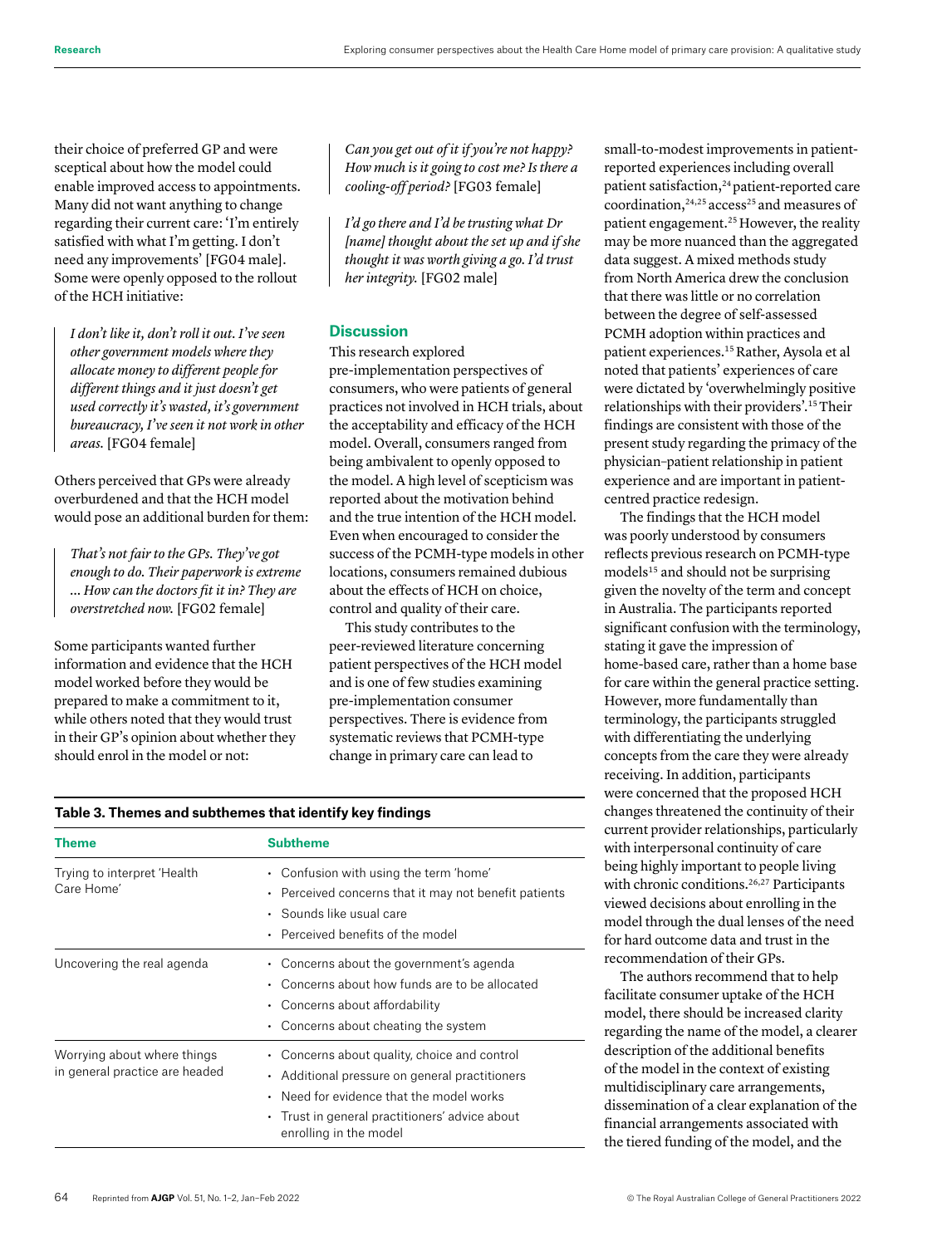ability for patients to maintain choice and control regarding practitioner selection and service utilisation.

# **Limitations**

The findings of this study should be considered in the light of its limitations. Despite efforts to obtain a socially and geographically diverse sample, it is possible that invitations by general practice reception staff to patients with chronic disease and the self-selected nature of the participant groups could have led to bias in the views expressed. Although the researchers purposely selected patients with chronic conditions, as these are the target population for HCHs, this may also have influenced their responses, particularly as patients acknowledged that they were already receiving chronic disease care that met their expectations. A further limitation is that people not receiving care for chronic conditions or those who were not conversant in English were excluded. It is acknowledged that consumer perception of the HCH model was predicated on the presentation and questions answered at the commencement of the focus groups. Further information or experience may have altered those perceptions. While the research team applied reflexivity to the analyses, it is possible that their personal perspectives and their health professional backgrounds may have influenced the interpretation. Further research could include a community-based sample of people with chronic disease, irrespective of receiving chronic disease management, or a comparable study of patients who have enrolled in HCHs.

#### **Conclusion**

Even within the limitations of this study, the findings indicate consumers with chronic medical conditions may not readily embrace HCH practice redesign initiatives in Australia. In response, the authors make the following number of recommendations to aid consumer acceptance. There will need to be clarity in terminology and very clear communication regarding the concepts, need, expected outcomes and financial

implications of the HCH initiative. Most importantly, practice redesign will need to support interpersonal continuity of care with the consumer's preferred GP. Given the associations between provider interpersonal continuity of care, morbidity and mortality,28,29 the participants' concerns seem well founded. The authors recommend ongoing participatory research to inform practice redesign to reduce the risks of patient disengagement from primary care reform efforts.

#### **Authors**

Christine Metusela PhD, BA (Hons), Research Fellow, School of Medicine, University of Wollongong, Wollongong, NSW

Athena Hammond PhD, GradCert Couns, RM, BMid (Hons), Clinical Fellow, Centre for Midwifery and Family Health, University of Technology, Sydney, NSW

Judy Mullan PhD, FSHPA, BA, BPharm, Academic Director, Centre for Health Research Illawarra Shoalhaven Population (CHRISP) and Deputy Director, Illawarra & Southern Practice Research Network (ISPRN), School of Medicine, University of Wollongong, Wollongong, NSW

Bridget Dijkmans-Hadley MMedSci-Res, BA, Senior Project Officer, The Royal Australian College of General Practitioners, East Melbourne, Vic

Andrew Bonney MBBS, MFM (Clin), PhD, FRACGP, Roberta Williams Chair of General Practice and Director, Illawarra & Southern Practice Research Network (ISPRN), School of Medicine, University of Wollongong, and Illawarra Health and Medical Research Institute (IHMRI), Wollongong, NSW

#### Competing interests: None.

Funding: This independent research was funded by the South Eastern New South Wales Primary Health Network (PHN), COORDINARE. The PHN was not involved with the data collection or analysis. The authors had full access to all the data in the study. Provenance and peer review: Not commissioned, externally peer reviewed.

# Correspondence to:

metusela@uow.edu.au

#### **References**

- 1. Australian Institute of Health and Welfare. Australia's health 2016. Cat. no. AUS 199. Canberra, ACT: AIHW, 2016. Available at www. aihw.gov.au/getmedia/9844cefb-7745-4dd8- 9ee2-f4d1c3d6a727/19787-AH16.pdf.aspx [Accessed 30 October 2020].
- 2. Harrison C, Henderson J, Miller G, Britt H. The prevalence of diagnosed chronic conditions and multimorbidity in Australia: A method for estimating population prevalence from general practice patient encounter data. PLoS One 2017;12(3):e0172935. doi: 10.1371/journal. pone.0172935.
- 3. Britt H, Miller GC, Henderson J, et al. General practice activity in Australia 2013–14. General practice series no. 36. Sydney, NSW: Sydney University Press, 2014.
- 4. Schneider EC, Sarnak DO, Squires D, Shah A, Doty MM. Mirror, mirror 2017: International comparison reflects flaws and opportunities

for better U.S. health care. New York, NY: The Commonwealth Fund, 2017. Available at interactives.commonwealthfund.org/2017/july/ mirror-mirror [Accessed 26 November 2020].

- 5. Swerissen H, Duckett S, Wright J. Chronic failure in primary medical care. Carlton, Vic: Grattan Institute, 2016. Available at grattan. edu.au/wp-content/uploads/2016/03/936 chronic-failure-in-primary-care.pdf [Accessed 26 November 2020].
- 6 Hayes P, Lynch A, Stiffe J. Moving into the 'patient-centred medical home': Reforming Australian general practice. Educ Prim Care 2016;27(5):413–15. doi: 10.1080/14739879.2016.1218300.
- 7. Trankle SA, Usherwood T, Abbott P, et al. Key stakeholder experiences of an integrated healthcare pilot in Australia: A thematic analysis. BMC Health Serv Res 2020;20(1):925. doi: 10.1186/s12913-020-05794-2.
- 8. Metusela C, Usherwood T, Lawson K, et al. Patient Centred Medical Home (PCMH) transitions in western Sydney, Australia: A qualitative study. BMC Health Serv Res 2020;20(1):285. doi: 10.1186/s12913-020-05123-7.
- 9. Australian Government Department of Health. Primary Health Care Advisory Group. Canberra, ACT: DoH, 2016. Available at www1.health.gov. au/internet/main/publishing.nsf/Content/ PrimaryHealthCareAdvisoryGroup-1 [Accessed 17 June 2020].
- 10. Jackson CL, Hambleton SJ. Australia's health care homes: Laying the right foundations. Med J Aust 2017;206(9):380–81. doi: 10.5694/mja16.01470.
- 11. Australian Government Department of Health. Health care homes. Canberra, ACT: DoH, 2020. Available at www1.health.gov.au/internet/main/ publishing.nsf/Content/health-care-homes [Accessed 7 December 2021].
- 12. Australian Government Department of Health. Predictive risk model algorithm. Canberra, ACT: DoH, 2019. Available at www1.health.gov.au/ internet/main/publishing.nsf/Content/predictiverisk-model-algorithm [Accessed 30 October 2020].
- 13. Hoff T, Weller W, DePuccio M. The patientcentered medical home: A review of recent research. Med Care Res Rev 2012;69(6):619–44. doi: 10.1177/1077558712447688.
- 14. Takach M. Policy levers key for primary health care organizations to support primary care practices in meeting medical home expectations: Comparing leading states to the Australian experience. Popul Health Manag 2016;19(5):357–67. doi: 10.1089/ pop.2015.0108.
- 15. Aysola J, Werner RM, Keddem S, SoRelle R, Shea JA. Asking the patient about patientcentered medical homes: A qualitative analysis. J Gen Intern Med 2015;30(10):1461–67. doi: 10.1007/s11606-015-3312-8.
- 16. Australian Government Department of Health. Primary health networks. Canberra, ACT: DoH, 2021. Available at www.health.gov.au/phn [Accessed 17 June 2020].
- 17. Glasgow RE. What does it mean to be pragmatic? Pragmatic methods, measures, and models to facilitate research translation. Health Educ Behav 2013;40(3):257–65. doi: 10.1177/1090198113486805.
- 18. Cornish F, Gillespie A. A pragmatist approach to the problem of knowledge in health psychology. J Health Psychol 2009;14(6):800–09. doi: 10.1177/1359105309338974.
- 19. Australian Government Department of Health. Australian statistical geographical